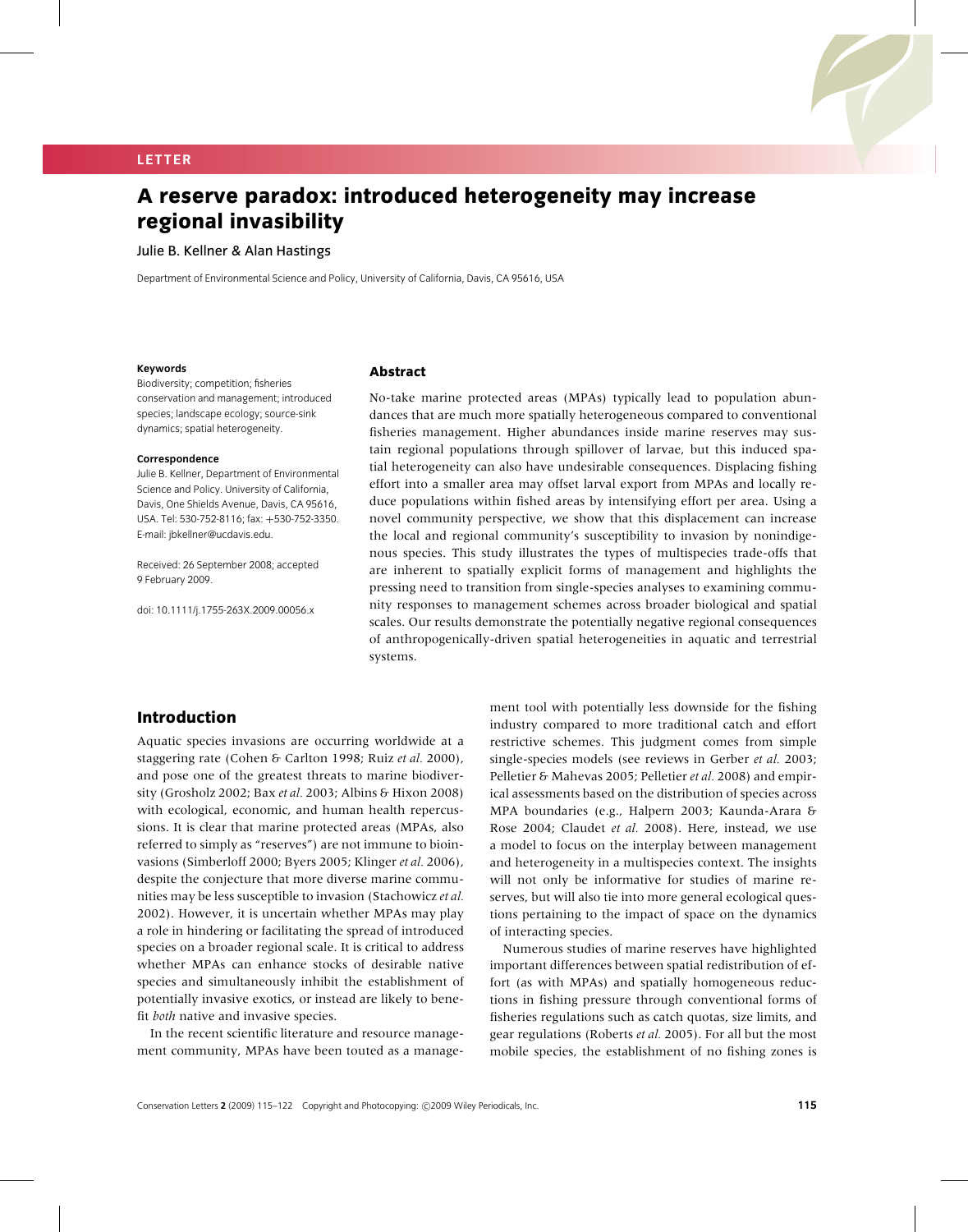likely to cause more spatially heterogeneous distributions of harvested species than conventional management. This can be a desirable outcome, creating local "source" stocks inside MPAs to maintain population persistence and replenish fished "sinks" outside reserve boundaries. However, the overall impact of MPAs will depend on population exchange across their boundaries (Hastings & Botsford 1999), and how fishing effort is redistributed after

reserve establishment (Mangel 1998; Halpern *et al.* 2004;

Byers & Noonburg 2007; Kellner *et al.* 2007).

Recent theoretical and empirical studies indicate that predictions from single-species models may be misleading in a community context because they ignore multispecies interactions (Micheli *et al.* 2004b). For example, Micheli *et al*. (2004a) and Baskett *et al*. (2006, 2007a) show that inclusion of predator–prey interactions may substantially change predictions about reserve efficacy compared with estimates from single-species models. Their work showed that accounting for species interactions across reserve boundaries, under certain circumstances, predicts reduced reserve effectiveness from both a conservation and fisheries standpoint because one or both trophic levels may incur negative consequences from spatial protection measures. Recent observations have also documented changes in fish assemblages both inside and outside MPAs (e.g., Guidetti 2007; Watson *et al.* 2007). These studies reveal that including trophic structure and dynamics may change predictions of reserve efficacy and that a more complete picture of the community can shed light on potential advantages and shortcomings of MPAs as long-term ecosystem-based tools.

The spread of marine invasive species is accelerating globally, but few empirical studies have explicitly addressed this threat in the context of marine reserves. One example is the 45-year documentation of an introduced Australasian barnacle spreading into Ireland's Lough Hyne Marine Nature Reserve and becoming a dominant and widespread species throughout Europe's coastal waters (Lawson *et al.* 2004). Byers (2005) investigated potential mechanisms driving the increased density of a heavily harvested nonindigenous clam (*Venerupis* *philippinarum*) inside reserves, when the native confamilial *Protothaca staminea* did not respond to reserve protection. Whitfield *et al.* (2007) addressed the need to assess potential reserve locations based upon the burgeoning invasive lionfish population (*Pterois volitans*) in the Atlantic Ocean and suggested that their rapid establishment "may be due in part to resource availability that results from over-fishing of potential competitors such as groupers." This Indo-Pacific carnivore can also have substantial negative impacts on the recruitment of native fishes (Albins & Hixon 2008) and poses an extensive threat to coral reef conservation efforts throughout the eastern United States and Caribbean, but data on which to base management decisions are almost nonexistent. Furthermore, the theoretical basis needed to understand the issue of interaction between invasive species and MPAs has not been developed, and there is little predictive knowledge of how reserve efficacy might affect and be affected by this pervasive marine threat.

Whether MPA implementation will block or foster the invasion of nonindigenous species is fundamentally a question of species coexistence. Even if a native species would resist the invasion of a competitor under unfished conditions, the relative competitive ability of that native (and thus its resistance to invasion) will be reduced in fished areas. This heterogeneity in population density caused by protection will be amplified by an effect uniquely created by marine reserve establishment. As a reserve or MPA network is implemented or increases in size, fishing pressure outside its boundaries also increases given that some or all of the displaced effort moves into the remaining fished areas, which may make the regional community more susceptible to invasion by nonindigenous species (Figure 1).

Although reserves were not present, the role of overfishing *per se* in permitting an invasive to enter a system is discussed by Daskalov *et al*. (2007). Reducing native populations in fished areas reduces the competitive effect on the invasive species, thus allowing the invasive species to gain a foothold from which it can spread.



Figure 1 A schematic of the reserve paradox model hypothesis: Does displacing fishing effort make the community more or less susceptible to invasion by nonindigenous species? The models explored in this paper illustrate the extent to which management-induced heterogeneity in fishing effort and population levels can open up new opportunities for invasive species to become established.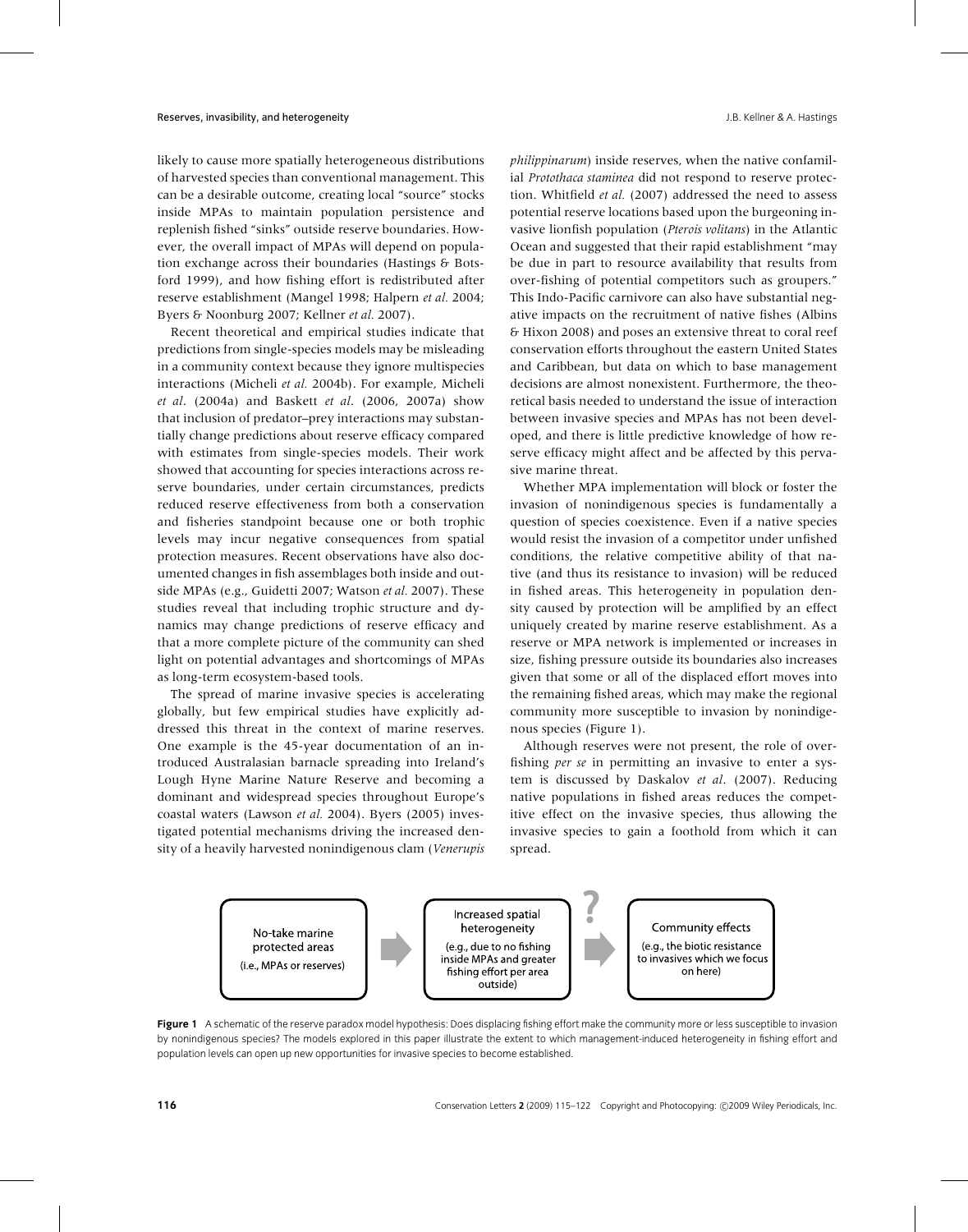There are general issues of how invasive species react to resource availability in a spatially heterogeneous environment (Melbourne *et al.* 2007). Widespread and abundant propagule dispersal may facilitate the regional spread of introduced species that initially take hold in fished areas (Hollebone & Hay 2007), especially if the nonindigenous species has a demographic advantage such as higher fecundity or lower mortality. Using a spatially implicit model, we demonstrate the importance of including species interactions when assessing marine reserve effectiveness and impacts. We determine the minimum reserve size needed to maintain persistence of a native fished species which is threatened by a competing exotic and discuss whether marine reserves can be effective tools in suppressing invasion by nonindigenous species.

Although our focus is on marine communities, the lessons and insights from MPAs should certainly apply to terrestrial systems as well (Parrish *et al.* 2003). In terrestrial communities, spatial heterogeneity can arise from preserving critical habitat or from anthropogenic activities (Gascon *et al.* 2000). These kinds of spatial heterogeneities can increase the threat of invasive species and our general approach can provide insight for other systems with spatial complexity.

# **Theoretical approach**

We base our analysis on a Lotka–Volterra model of exploitation competition with no underlying spatial heterogeneity modified to include fishing mortality. Since we focus on equilibrium behavior, our results are not highly sensitive to the choice of functional form of density dependence. If fishing is spatially unrestricted (i.e., no MPA), population dynamics at each location within the region are described as

$$
\frac{dn_i}{dt} = b_i n_i \left( 1 - \frac{n_i}{k_i} - a_{i,j} \frac{n_j}{k_i} \right) - d_i n_i - q_i e_i n_i
$$
\n
$$
e_i = E_i / L \tag{1}
$$

where  $n_i$  is the density of species  $i$ . The first term on the right-hand side of the equation includes three processes: density-independent production at a per capita fecundity rate *bi*, recruitment, and density-dependent settlement. The interspecific competitive interaction strength is defined as  $a_{i,j}$  and  $k_i$  is the carrying capacity reflecting a limiting resource (e.g., space). The second and third terms describe density-independent natural and fishinginduced mortality, respectively, where  $q_i$  is the speciesspecific catchability coefficient and  $e_i$  is the local fishing effort on that species. Note that fishing effort per unit area, *ei* is dependent upon the total fishing effort, *Ei*, and

is homogeneously distributed across a region of habitat of length *L*. Competing species are assumed to overlap spatially within this region. As noted, for simplicity, all demographic and competitive parameters are homogenous across the region, but can be species specific.

Species coexistence can be altered by changes in mortality and other demographic rates as a result of fishing. For example, as fishing effort per area (*Ei*/*L*) increases or per capita fecundity (*bi*) decreases, it becomes more difficult for a harvested species to persist in the face of competition.

With MPAs, we continue the homogeneity assumptions of habitat, species distributions, and fishing effort *within* each area. Larval dispersal is represented as a global pool and there is no postsettlement movement (as in Hastings & Botsford 2003), as would be appropriate for a wide range of marine species, including invertebrates, reef fish, and other territorial species, etc. Population dynamics inside and outside MPAs can be described by two coupled equations with subscripts *R* and *U* representing reserve and unprotected areas, respectively:

$$
\frac{d n_{iR}}{dt} = b_i \left[ \frac{n_{iU} (L - L_R) + n_{iR} (L_R)}{L} \right]
$$

$$
\times \left( 1 - \frac{n_{iR}}{k_i} - a_{i,j} \frac{n_{jR}}{k_i} \right) - d_i n_{iR}
$$

$$
\frac{d n_{iU}}{dt} = b_i \left[ \frac{n_{iU} (L - L_R) + n_{iR} (L_R)}{L} \right]
$$

$$
\times \left( 1 - \frac{n_{iU}}{k_i} - a_{i,j} \frac{n_{jU}}{k_i} \right) - d_i n_{iU} - q_i e_i n_{iU}
$$

$$
e_i = E_i / (L - L_R)
$$

The first term on the right side of both equations includes the arrival of propagules from the larval pool that are produced in the reserve and unprotected areas, and is multiplied by the density-dependent settlement term. The final term in the equation for the dynamics in the unprotected area shows that as the total area protected from fishing, *LR*, becomes larger, fishing effort is compressed into a smaller space and effort per unit area,  $e_i = E_i/(L - L_R)$ , becomes greater.

# **Results and discussion**

As a first theoretical approach to evaluating the spatial heterogeneity induced by MPAs, we focus on the regional impact of MPAs on community invasibility. Our approach is biased toward persistence of the indigenous species (*N*), assuming that it is the superior competitor in its native range. Thus, the introduced species (*I*) cannot invade in the absence of fishing (i.e.,  $a_{I,N} \ge a_{N,I}$ ). Relaxation of this assumption favors invasion and successful establishment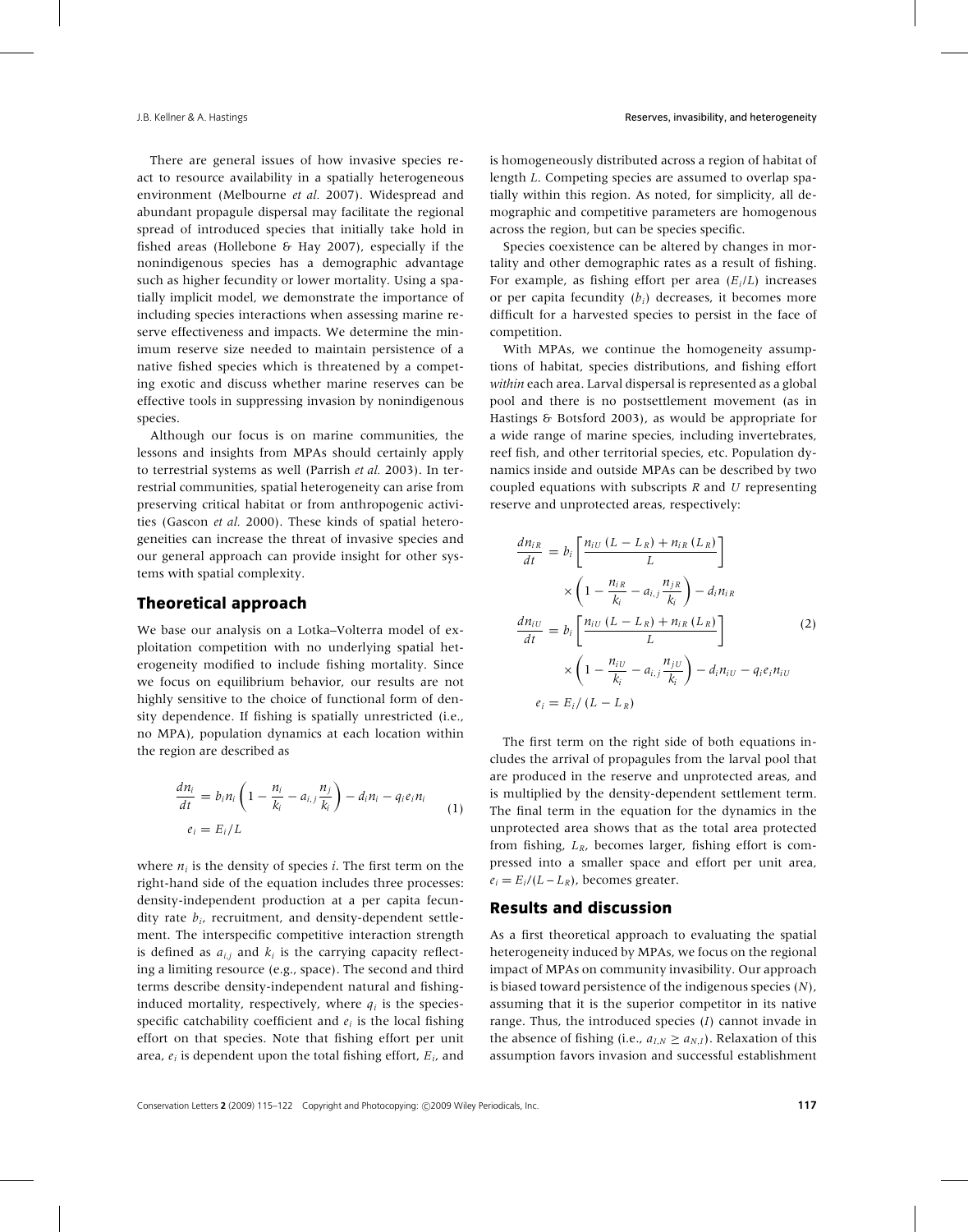

**Figure 2** The minimum proportion of total area to be protected from fishing  $(L_R/L)$  that maintains persistence of a targeted native species (*N*) as a function of interspecific competition ( $a_{N,I}$ ) and total fishing effort  $(E_N)$ . The range of the interspecific competitive effect of the invasive species (*I*) on the native species  $(a_{N,I})$  includes the intraspecific competition rate of 1. Values of  $a_{N,I}$  greater than 1 mean that the competitive effect of the invasive species on the native is greater than the effect of the native on itself. Other parameter values used in

Equation (2) are as follows:  $L = 1$ ,  $a_{I,N} = 2$ ,  $b_N = b_I = 1$ ,  $K_N = K_I =$ 100,  $d_N = d_I = 0.25$ ,  $q_N = q_I = 1$ ,  $E_I = 0$ . Initial densities were set at  $n_N = K_N$ ,  $n_I = K_I/10$  and the model is evaluated at the stable equilibrium. The criteria for persistence requires that species density is at or greater than 1. This pattern qualitatively holds for a larger set of parameter values if  $a_{I,N} \ge a_{N,I}$  and the native is demographically similar or superior  $(e.g., b_N - d_N \ge b_I - d_I).$ 

of the introduced species and increases the likelihood of its local and regional dominance.

Like single-species models, this analysis illustrates that MPAs can be beneficial in sustaining native fished populations within their boundaries. The results reported here are based on a parameter set such that a reserve or reserve network encompassing 20% of the total region would sustain the native population in the absence of competition, an estimate that is within the range of existing single-species models which generally predict that 15%–33% of the coastline would need to be protected for population persistence under very intense harvesting pressure. The model predictions hold more generally for a larger parameter set and may underestimate the impact that management-induced spatial heterogeneity could have on community susceptibility if the invasive species is considerably demographically superior.

Given that an introduced species is not likely to be initially targeted at the beginning of its establishment phase due to low abundances and/or lack of experience with this resource, we first assume that the introduced species is not fished (i.e.,  $e_I = 0$ ). We consider alternative scenarios with fishing on the introduced species below. As total fishing effort increases and/or the competitive impact of the introduced species on the native becomes stronger, maintaining population persistence of the native requires from 0% to 50% of the total region to be protected from fishing (Figure 2). Accounting for competition necessitates a larger reserve for persistence of native species than if there were no interspecific interactions (also see Baskett *et al.* 2007a).

Even with larval spillover from the reserve, compressing effort into a smaller area can locally reduce native populations within fished areas by intensifying effort per area. Thus, MPAs may in reality facilitate bioinvasions and invasive coexistence by increasing resource availability in unprotected areas, thereby providing opportunities for invasion by nonindigenous species into fished areas. This initial establishment and local dominance outside reserve boundaries can then allow the invader to seed the larger region with its propagules. Whether the targeted population represents a single species or an assemblage of indigenous fished species in a single functional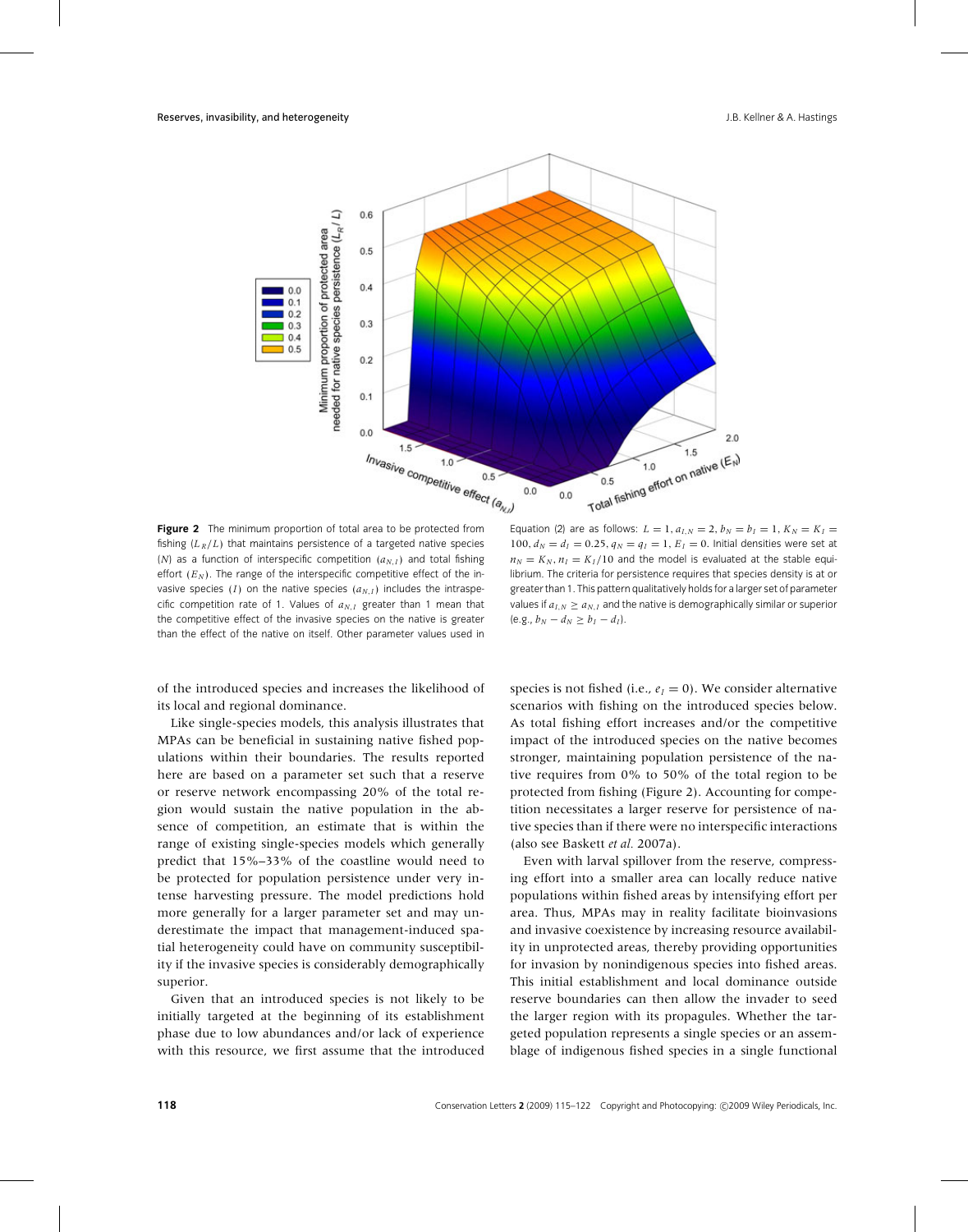

Total fishing effort on native  $(E_n)$ 

**Figure 3** Persistence of native and invasive species as a function of total fishing effort on the native  $(E_N)$  and the proportion of total area protected from fishing (*L <sup>R</sup>*/*L*). Parameter values for each panel are the same as those used in Figure 2 unless otherwise indicated. (A) No interspecific competition  $(a_{I,N} = a_{N,I} = 0)$ , so persistence of the native species is independent of the invasive species' existence. (B) Strong inter-

group, a key point of this model is that by reducing native population densities, fishing lessens the intensity of competition for limiting resources. As a result, coexistence of native and introduced species is more likely under MPA management schemes (Figure 3). Furthermore, this increased susceptibility to invasion is a robust result, not depending upon 100% of the effort being displaced. A high (much higher than any existing or proposed reserve and presumably unrealistic) proportion of the total area would need to be protected from fishing in order to inhibit bioinvasions both within MPA boundaries and regionally (Figure 3B). In a worst-case scenario when invasive species are demographically superior (e.g., higher fecundity rates or lower mortality), implementation of an MPA can change a native dominated system into one with only the invasive (Figure 3C), an effect we call the "reserve paradox." This reserve paradox is a consequence of the negative impact of the spatial heterogeneity induced by shifting fishing effort to outside the MPA. These patterns are qualitatively similar for a broader set of parameter values when the species trade-offs are competitive dominance of the native (Figure 3B) and a demographic advantage of the invasive (Figure 3C).

It is important to distinguish between the nature of species invasions under two types of management regime. With spatially unrestricted fishing (conventional management), the native, a strong competitor, is able to exclude the exotic until fishing effort becomes too high at which point the region becomes solely occupied by the introduced species. Thus invasion is tantamount to elimination of the native species. This is not the case with MPA management, under which the native species may persist inside reserves while the invasive gains a foothold in

specific competition favoring the native species ( $a_{I,N} = 2$ ,  $a_{N,I} = 1$ ). (C) Strong interspecific competition as in B plus high invasive fecundity rate  $(b<sub>I</sub> = 5, b<sub>N</sub> = 1)$ . These patterns are qualitatively similar for a broader set of parameter values when the species trade-offs are competitive dominance of the native (B) and a demographic advantage of the invasive  $(C)$ .

fished areas of low native density. The greater the demographic superiority of the invasive, the more pronounced the effects predicted here will be as the reserve size increases. Therefore, it is reasonable to predict that MPAs can provide conservation benefits to native species even when subjected to competitive pressures (Figure 3B), but it is unlikely that protected areas will simultaneously inhibit invasions.

As shown in more general models of competition in heterogeneous environments (Melbourne *et al.* 2007), coexistence criteria depend on the demographic and competitive differences between competitors across space, and relative mortality from fishing. Fishing either the native or invasive will clearly decrease that species' likelihood of persistence, but the predicted trend of increased coexistence with MPA implementation holds unless the invasive species is heavily fished (Figure 4), especially when it is demographically superior. Fishing the invasive species would increase the region of native persistence (shifting curves down and to the right in Figure 3B toward the curve in Figure 3A) and decrease the region of coexistence, but targeting the invasive is somewhat counteracted by the universal reprieve from fishing for all species within MPA boundaries (as discussed in Byers 2005). As the demographic superiority of the invasive species increases, increasing reserve size will make the reserve paradox effects predicted here more pronounced even if the invasive species is fished. Similarly, these results are qualitatively robust for many combinations of parameter values; the trade-off between competitive strength and demographic characteristics generally results in more scenarios of invasive coexistence than invader exclusion.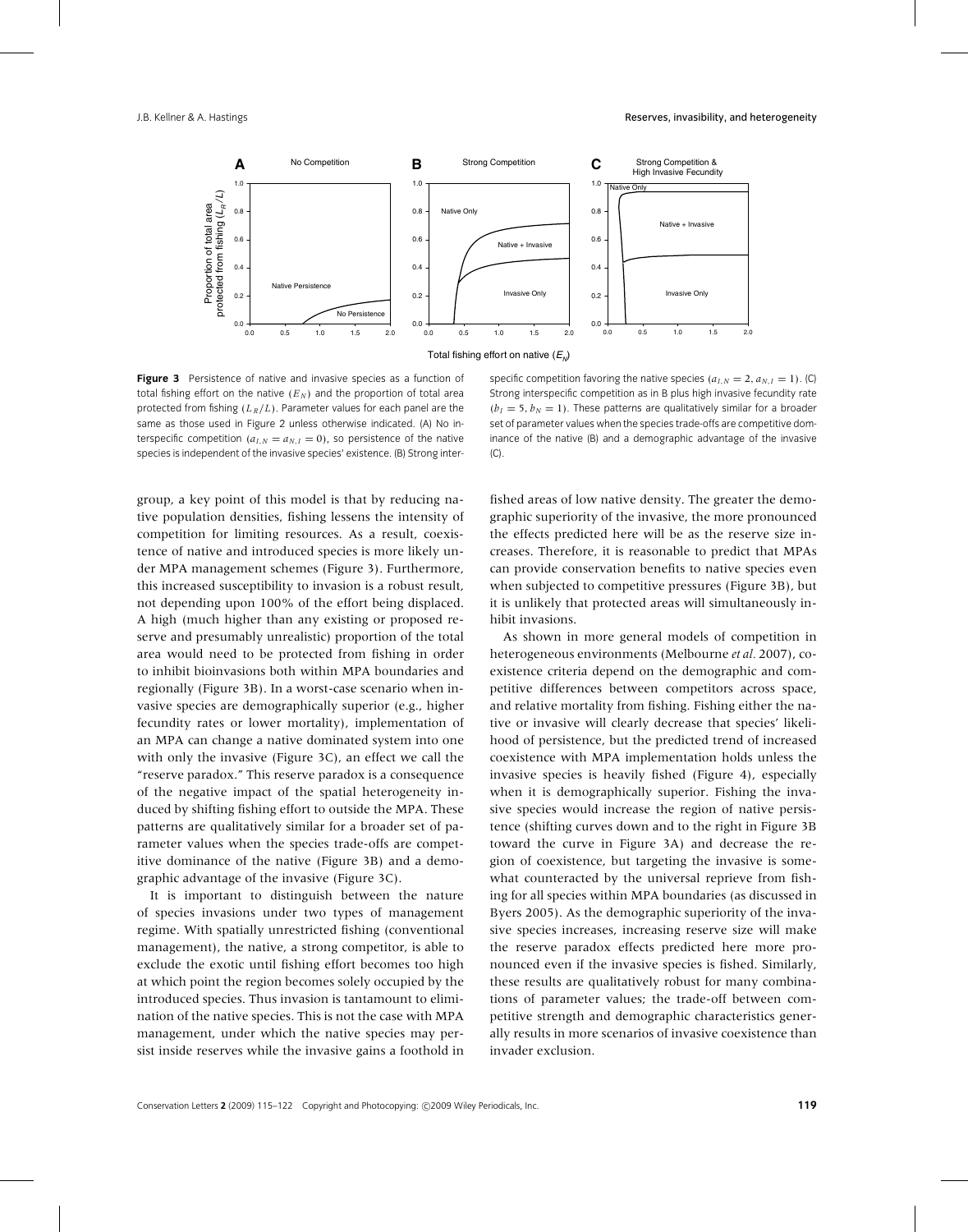

**Figure 4** Persistence of the invasive species as a function of its total fishing effort  $(E_I)$ relative to the total fishing effort on the native  $(E_N)$  and the proportion of total area protected from fishing  $(L_R/L)$ . For a given level of fishing effort on the invasive  $(E_I)$ , the invasive species can persist in the shaded region below each curve, but is unable to invade when it is targeted at the same level as the invasive (i.e., when  $E_I = E_N$ ). Parameter values are the same as those used in Figure 3B unless otherwise indicated.

# **Conclusions**

Marine reserves provide blanket protection for numerous species within their boundaries but a growing number of multispecies studies make it clear that the regional persistence and abundance of targeted species will depend on changes in survivorship, fecundity, and movement rates of both target and non-target species, and in the trophic interactions between them. Marine reserves aim to shift fishing effort and are therefore likely to increase the spatial complexity of food web interactions; as such, it should be anticipated rather than unforeseen that both targeted and non-targeted species will be affected by the implementation of MPAs. We have shown that in the presence of fishing, the effect of marine protected areas on biodiversity can be complex and needs to be considered carefully. In some cases, an MPA will make the community more susceptible to invasion by introduced species, with concomitant negative long-term effects on the ecosystem. In light of this study, we advocate that MPA planning and monitoring should include explicit protocols for ecosystem-wide assessments, with particular attention to changes in invasive species presence, trophic structure, and community interactions. Particular attention needs to be paid to monitoring invasive species both inside and

outside reserves since heavy fishing of invasive species outside MPAs may be an effective and important part of their control (Figure 4).

The "reserve paradox" we identify deserves further study and in general, greater attention needs to be paid to the community-level consequences of different fisheries management options (Guichard *et al.* 2004). Our efforts are an important step in this direction and these results illustrate the essential need to identify potential community-wide advantages and shortcomings of spatial management. Current modeling and empirical efforts primarily focus on single species and are narrow in scope, and therefore limit our ability to assess direct and indirect effects of MPAs outside their boundaries and regionally. However, there are emerging theories that reserves may cause undesirable effects, such as selective pressure on dispersal (Baskett *et al.* 2007b), or in the case studied here, increasing regional susceptibility to bioinvasions.

The issues raised here have also been raised in the context of terrestrial systems (Gascon *et al.* 2000; Parrish *et al.* 2003), where development and general human activities including agriculture may increase the likelihood of invasive species gaining a foothold. The interplay between preserving native or desirable biota while minimizing the number and impact of invasive species is a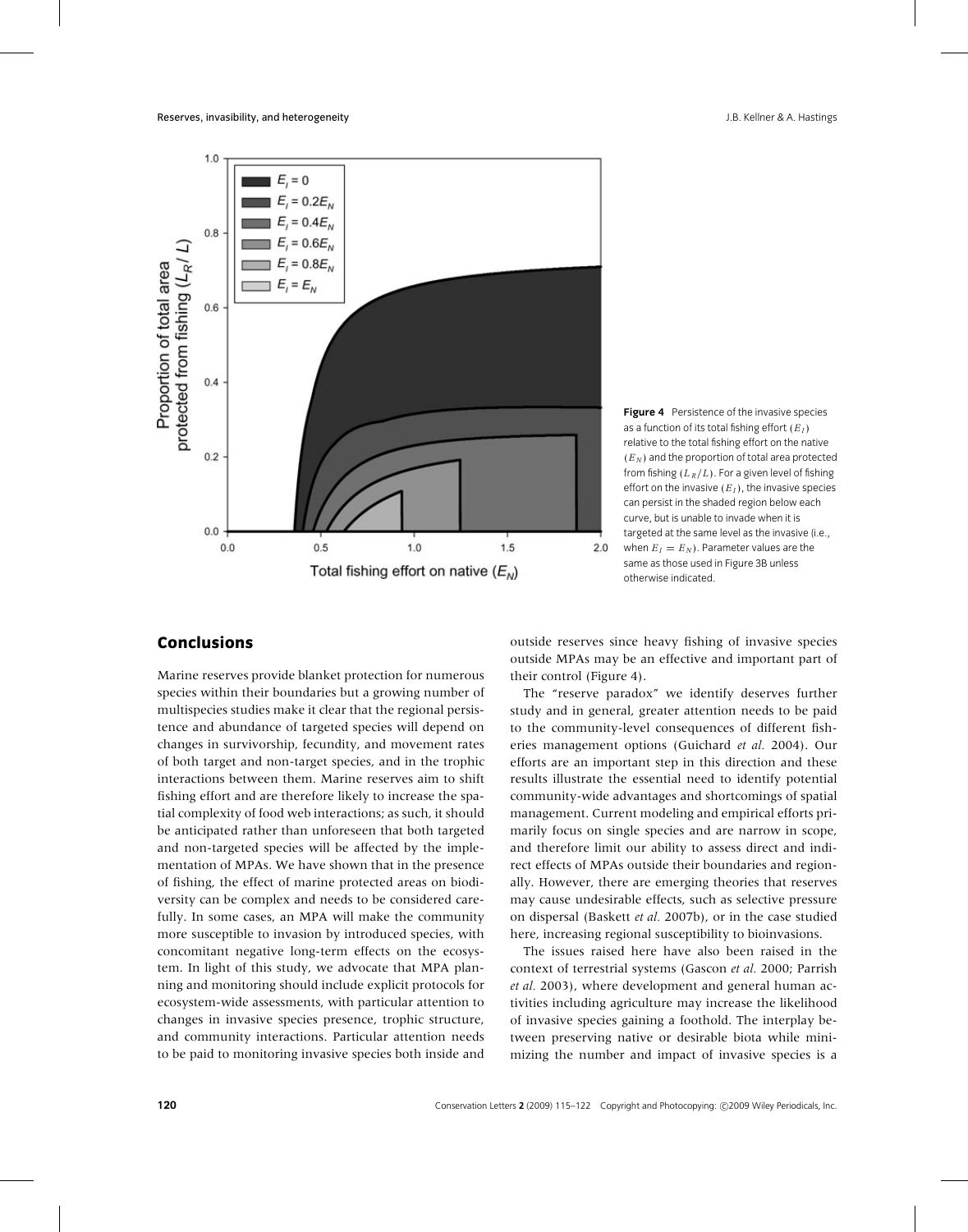much more general and broader question (Shea & Chesson 2002; Didham *et al.* 2005; MacDougall & Turkington 2005). Thus, the important issues raised here about the role of human activities in increasing spatial heterogeneity are likely to have impacts not only in the marine realm, but in much broader contexts as well.

# **Acknowledgments**

This study was supported by funding from the Bahamas Biocomplexity Project (U.S. NSF Biocomplexity grant OCE-0119976) and U.S. EPA Science to Achieve Results (R832223). We thank A. Rassweiler, J. W. White, J. Simpson, S. Litvin, M. Baskett, and three anonymous reviewers for helpful comments on the manuscript.

#### **References**

- Albins, M.A., Hixon M.A. (2008) Invasive Indo-Pacific lionfish *Pterois volitans* reduce recruitment of Atlantic coral-reef fishes. *Mar Ecol Prog Ser* **367**, 233–238.
- Baskett, M.L., Micheli F., Levin S.A. (2007a) Designing marine reserves for interacting species: insights from theory. *Biol Conserv* **137**, 163–179.
- Baskett, M.L., Weitz J.S., Levin S.A. (2007b) The evolution of dispersal in reserve networks. *Am Nat* **170**, 59–78.
- Baskett, M.L., Yoklavich M., Love M.S. (2006) Predation, competition, and the recovery of overexploited fish stocks in marine reserves. *Can J Fish Aquat Sci* **63**, 1214–1229.
- Bax, N., Williamson A., Aguero M., Gonzalez E., Geeves W. (2003) Marine invasive alien species: a threat to global biodiversity. *Mar Pol* **27**, 313–323.
- Byers, J.E. (2005) Marine reserves enhance abundance but not competitive impacts of a harvested nonindigenous species. *Ecology* **86**, 487–500.
- Byers, J.E., Noonburg E.G. (2007) Poaching, enforcement, and the efficacy of marine reserves. *Ecol Appl* **17**, 1851–1856.
- Claudet, J., Osenberg C.W., Benedetti-Cecchi L. *et al*. (2008) Marine reserves: size and age do matter. *Ecol Lett* **11**, 481–489.
- Cohen, A.N., Carlton J.T. (1998) Accelerating invasion rate in a highly invaded estuary. *Science* **279**, 555–558.
- Daskalov, G.M., Grishin A.N., Rodionov S., Mihneva V. (2007) Trophic cascades triggered by overfishing reveal possible mechanisms of ecosystem regime shifts. *Proc Natl Acad Sci USA* **104**, 10518–10523.
- Didham, R.K., Tylianakis J.M., Hutchison M.A., Ewers R.M., Gemmell N.J. (2005) Are invasive species the drivers of ecological change? *Trends Ecol Evol* **20**, 470–474.
- Gascon, C., Williamson G.B., da Fonseca G.A.B. (2000) Ecology – receding forest edges and vanishing reserves. *Science* **288**, 1356–1358.
- Gerber, L.R., Botsford L.W., Hastings A. *et al*. (2003) Population models for marine reserve design: a retrospective and prospective synthesis. *Ecol Appl* **13**, S47–S64.
- Grosholz, E. (2002) Ecological and evolutionary consequences of coastal invasions. *Trends Ecol Evol* **17**, 22–27.
- Guichard, F., Levin S.A., Hastings A., Siegel D. (2004) Toward a dynamic metacommunity approach to marine reserve theory. *BioScience* **54**, 1003–1011.
- Guidetti, P. (2007) Potential of marine reserves to cause community-wide changes beyond their boundaries. *Conserv Biol* **21**, 540–545.
- Halpern, B.S. (2003) The impact of marine reserves: do reserves work and does reserve size matter? *Ecol Appl* **13**, S117–S137.
- Halpern, B.S., Gaines S.D., Warner R.R. (2004) Confounding effects of the export of production and the displacement of fishing effort from marine reserves. *Ecol Appl* **14**, 1248–1256.
- Hastings, A., Botsford L.W. (1999) Equivalence in yield from marine reserves and traditional fisheries management. *Science* **284**, 1537–1538.
- Hastings, A., Botsford L.W. (2003) Comparing designs of marine reserves for fisheries and for biodiversity. *Ecol Appl* **13**, S65–S70.
- Hollebone, A.L., Hay M.E. (2007) Propagule pressure of an invasive crab overwhelms native biotic resistance. *Mar Ecol Prog Ser* **342**, 191–196.
- Kaunda-Arara, B., Rose G.A. (2004) Effects of Marine Reef National Parks on fishery CPUE in coastal Kenya. *Biol Conserv* **118**, 1–13.
- Kellner, J.B., Tetreault I., Gaines S.D., Nisbet R.M. (2007) Fishing the line near marine marine reserves in single and multispecies fisheries. *Ecol Appl* **17**, 1039–1054.
- Klinger, T., Padilla D.K., Britton-Simmons K. (2006) Two invaders achieve higher densities in reserves. *Aquat Conserv Mar Freshw Ecosyst* **16**, 301–311.
- Lawson, J., Davenport J., Whitaker A. (2004) Barnacle distribution in Lough Hyne Marine Nature Reserve: a new baseline and an account of invasion by the introduced Australasian species Elminius modestus Darwin. *Estuar Coast Shelf Sci* **60**, 729–735.
- MacDougall, A.S., Turkington R. (2005) Are invasive species the drivers or passengers of change in degraded ecosystems? *Ecology* **86**, 42–55.
- Mangel (1998) No-take areas for sustainability of harvested species and a conservation invariant for marine reserves. *Ecol Lett* **1**, 87–90.
- Melbourne, B.A., Cornell H.V., Davies K.F. *et al*. (2007) Invasion in a heterogeneous world: resistance, coexistence or hostile takeover? *Ecol Lett* **10**, 77–94.
- Micheli, F., Amarasekare P., Bascompte J., Gerber L.R. (2004a) Including species interactions in the design and evaluation of marine reserves: some insights from a predator-prey model. *Bull Mar Sci* **74**, 653–669.